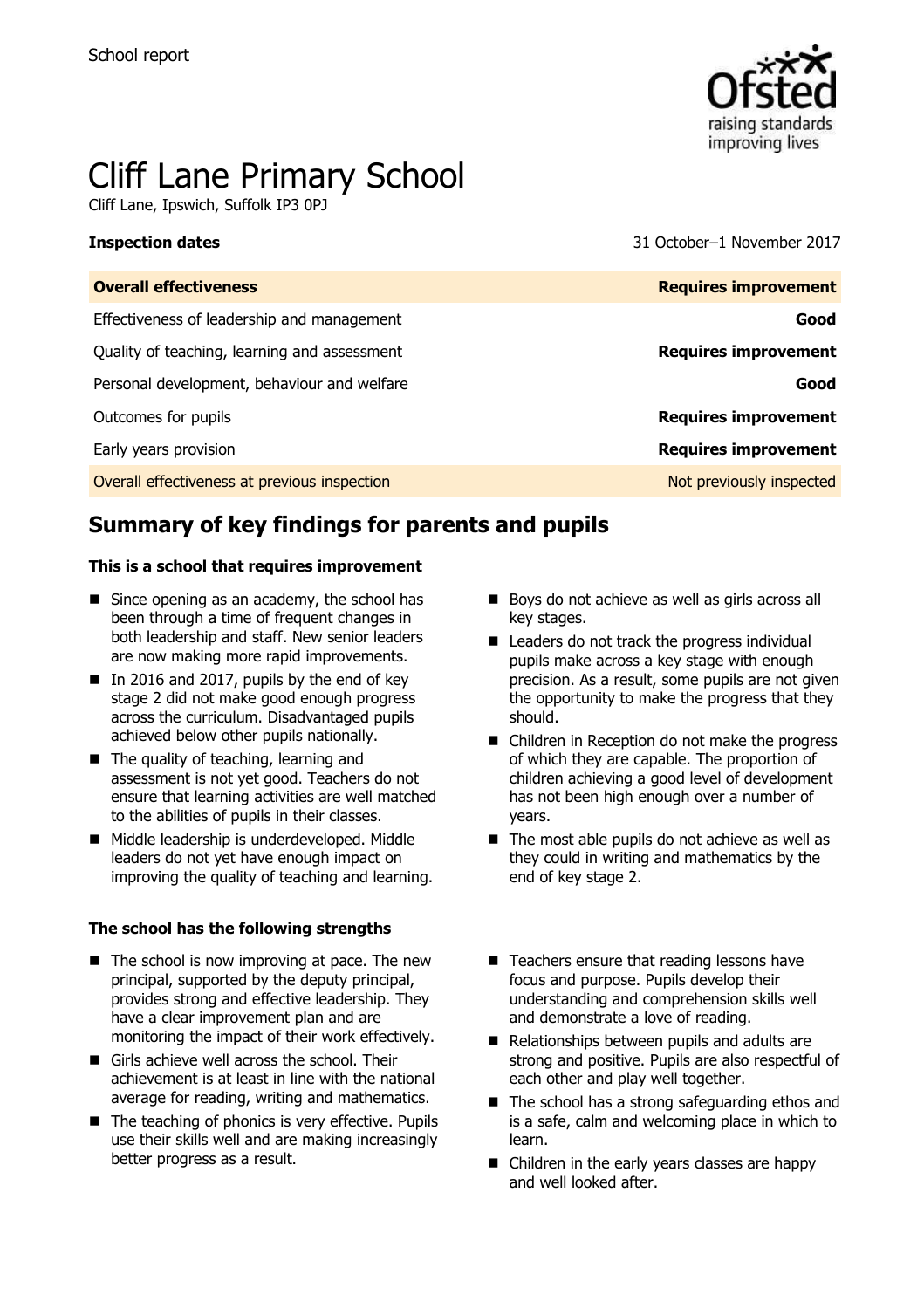

# **Full report**

### **What does the school need to do to improve further?**

- $\blacksquare$  Improve pupils' achievement by ensuring that:
	- all pupils make good or better progress across key stage 2 from their individual starting points, particularly in writing and mathematics
	- boys make better progress so more reach the expected standard and greater depth by the end of key stage 2 in reading, writing and mathematics
	- the proportion of disadvantaged and most-able disadvantaged pupils making good or better progress from their starting points rises
	- more boys achieve a good level of development at end of their Reception Year, so that they are better prepared for Year 1.
- Improve the quality of teaching, learning and assessment so it is consistently good or better by:
	- teachers effectively using the school's assessment system to plan learning activities that match the needs of groups of pupils more precisely.
- **Improve leadership and management by:** 
	- effectively using assessment information to measure the progress pupils make from their starting points
	- increasing the impact of middle leaders so they all contribute to rapid and sustained school improvement.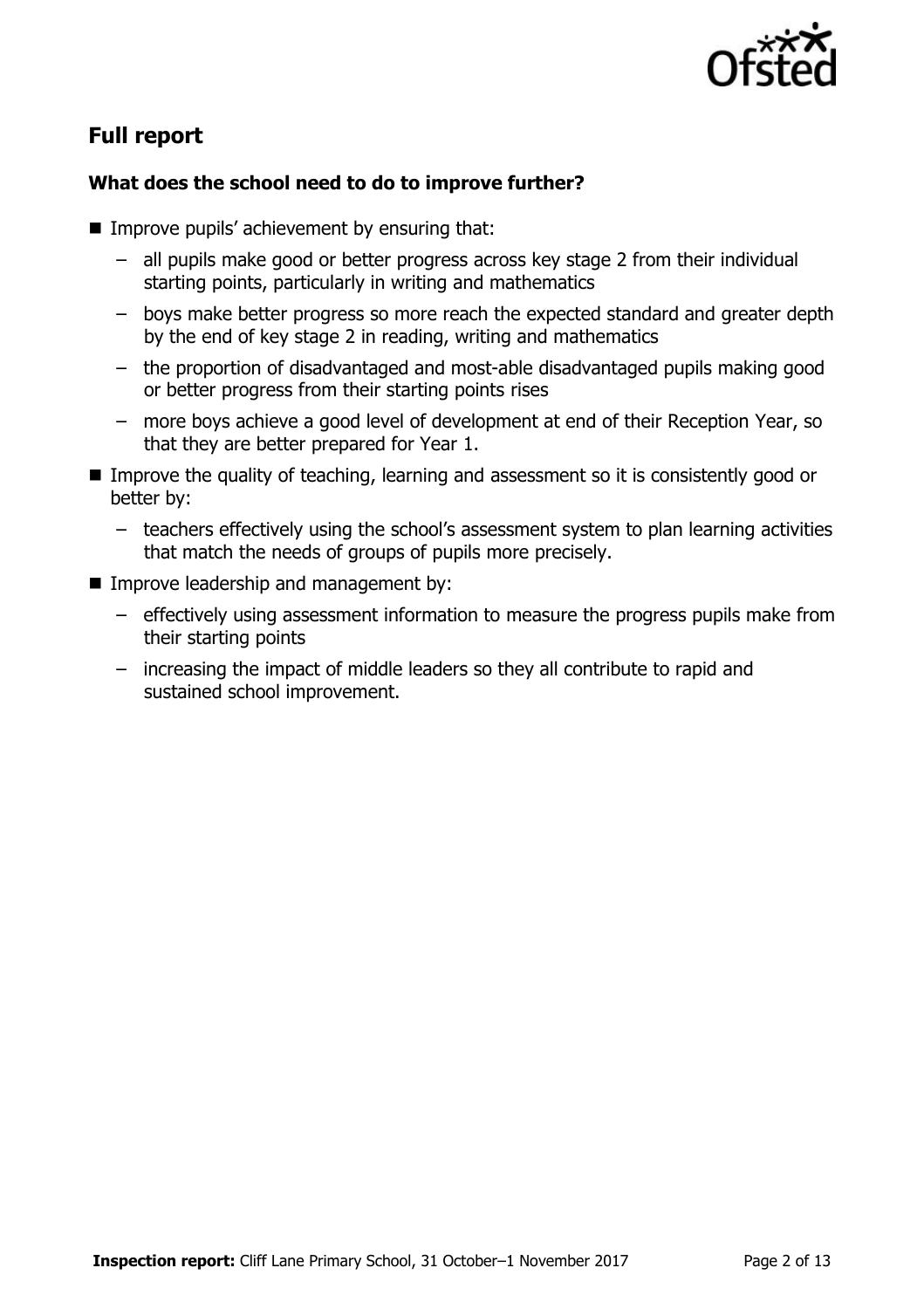

# **Inspection judgements**

### **Effectiveness of leadership and management Good**

- Since the school converted to become a sponsored academy with Bright Tribe Academy Trust there have been several changes in leadership. This has resulted in a period of instability and the pace of improvement until September 2016 was too slow. The appointment of the current principal was the catalyst for change at the school. She has had a very positive impact in the short time that she has been leading the school. School improvement is now moving at pace and the school is rapidly progressing to being good.
- The principal is relentless in her pursuit of good teaching, learning and assessment. She takes decisive action where the quality of teaching does not meet the very best standards. Leaders' recent appointments to the teaching staff continue to ensure that the quality of teaching is increasingly consistent and effective. As a result, pupils are starting to make better progress and achieving the standards they should.
- School leaders have developed a very clear vision for the school. This is based on high expectations, strong values and a focus on improving teaching and learning. Staff are overwhelmingly positive and agree that the leaders provide a clear direction for the school and that this helps them to know how to improve their teaching.
- Leaders monitor teachers' performance carefully through clear performance management systems and processes. Leaders provide training that is closely linked to adults' strengths or areas that have been identified in the school improvement plan. Although teaching is not yet consistently good, leaders' practice is supporting the rapid improvements seen in the quality of teaching and learning. Teachers are increasingly confident in their work. In the staff questionnaire, all staff who responded stated that training is used to encourage, challenge and support them.
- Middle leaders are very committed to their roles and responsibilities. Most are very new to their positions, so they are still developing the necessary skills and expertise to be fully effective. They are beginning to check more thoroughly that any actions taken are helping pupils make better progress.
- Leaders identify barriers to learning effectively and measure the progress disadvantaged pupils make, regularly. However, leaders do not evaluate the information and check that the progress these pupils make from their starting points is as strong as it could be. As a result, the progress that disadvantaged pupils make is mixed and not enough most-able disadvantaged pupils reach the higher standards.
- **Parents rightly have confidence in the new leadership provided by the principal and her** newly formed team. They recognise that their children enjoy coming to school. One parent commented through the online questionnaire, Parent View: 'We are so pleased our children attend this wonderful school. They get excited on a school day when they wake up: what more as a parent could you ask for!'
- Leaders use the additional sports premium funding effectively to motivate and encourage pupils to develop their fitness skills and keep active. Teachers have the opportunity to work alongside specialist sports coaches. This is helping to improve their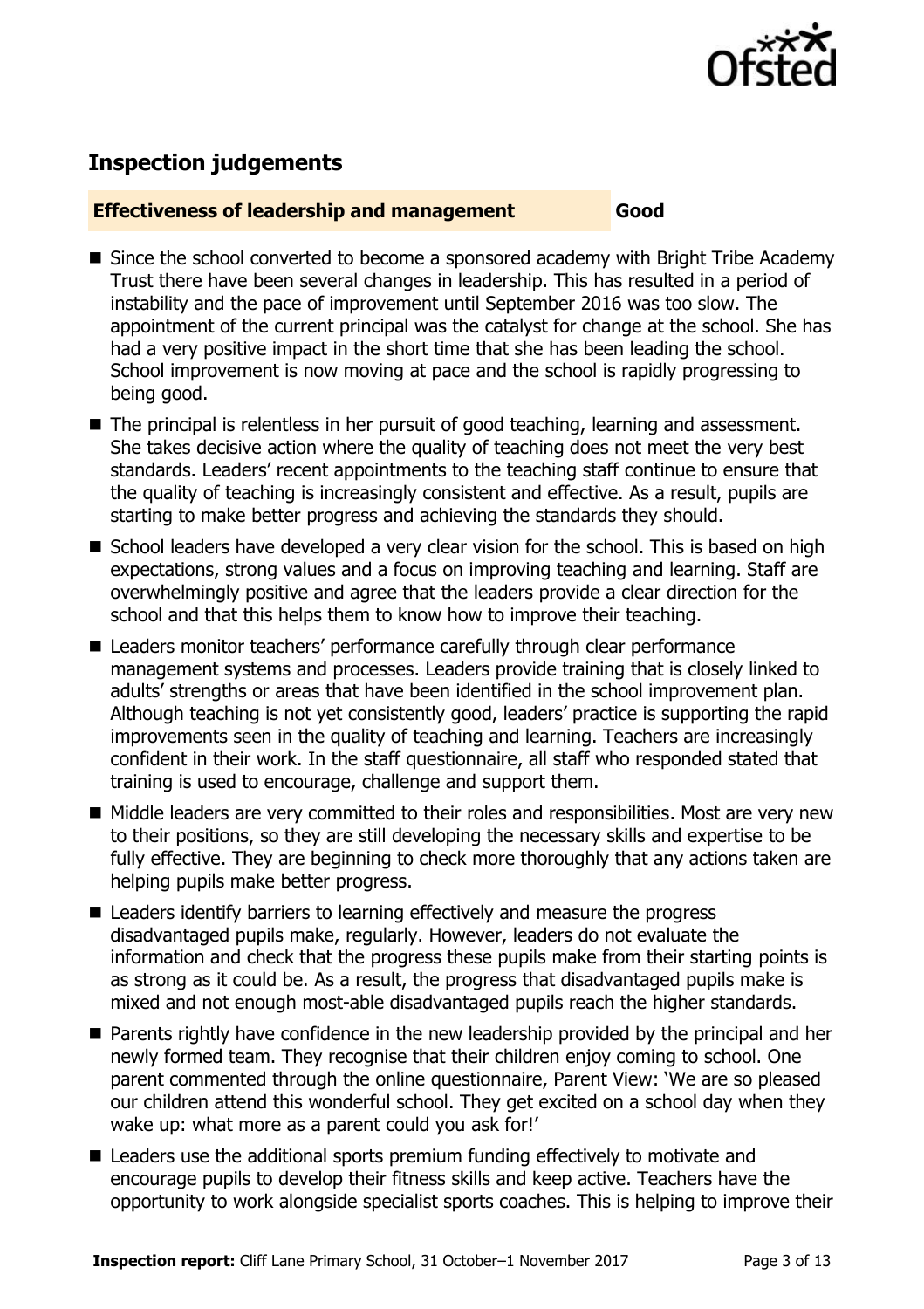

skills and confidence when teaching the wide range of sporting activities offered in pupils' physical education lessons.

- The curriculum is increasingly broad and balanced. Adults plan activities around themes, which are carefully chosen to meet the needs as well as the interests of pupils. In a physical education lesson where pupils were investigating balance, they were encouraged to develop their own balances, ensuring that they were inspired and motivated. They learned and developed their skills well.
- Leaders ensure that the curriculum is enriched by additional visits and visitors to school. As a result, pupils have rich opportunities to learn new skills and extend their learning and personal skills.
- The principal has developed effective links with a local secondary school and a special school, which provide additional and effective external support. Recently, the secondary school supported a new approach to the teaching of mathematics for Cliff Lane Primary. This new initiative has been welcomed by the parents. One said, 'We do like the new maths programme as it appears to support all learning styles.'
- Leaders provide effectively for pupils' spiritual, moral, social and cultural development. Pupils learn about fundamental British values. The school council makes a valuable contribution to the life of the school. Members are involved in whole-school decisionmaking. For example, the recent review of extra-curricular activities involved pupils and led to the provision the school now has in place.
- Additional special educational needs funding is used effectively to ensure that pupils who have special educational needs (SEN) and/or disabilities are supported well. The special educational needs coordinator has a good understanding of the pupils who need additional support. She tracks carefully the progress that these pupils make and ensures that external support for teaching assistants is provided. Any specific or additional needs are identified at an early stage.

### **Governance of the school**

- Governance is effective.
- The directors have a clear understanding of the school's strengths and weaknesses. They have an accurate view of the current position of the school. They provide increasingly effective support and challenge to hold school leaders to account for the progress that pupils make.
- The newly formed 'Drive' team governors know the school well. They have a clear understanding of the school's strengths and where it can improve further. They are dedicated to the success of the school and have the capacity and skills to support the school in its journey to good and better.
- Both the multi-academy trust board and the local 'Drive' team provide a good balance of challenge and support to leaders and hold them to account effectively for the school's performance.
- The executive principal visits regularly to monitor the impact of school leadership. The progress of the school is communicated frequently to the board of trustees.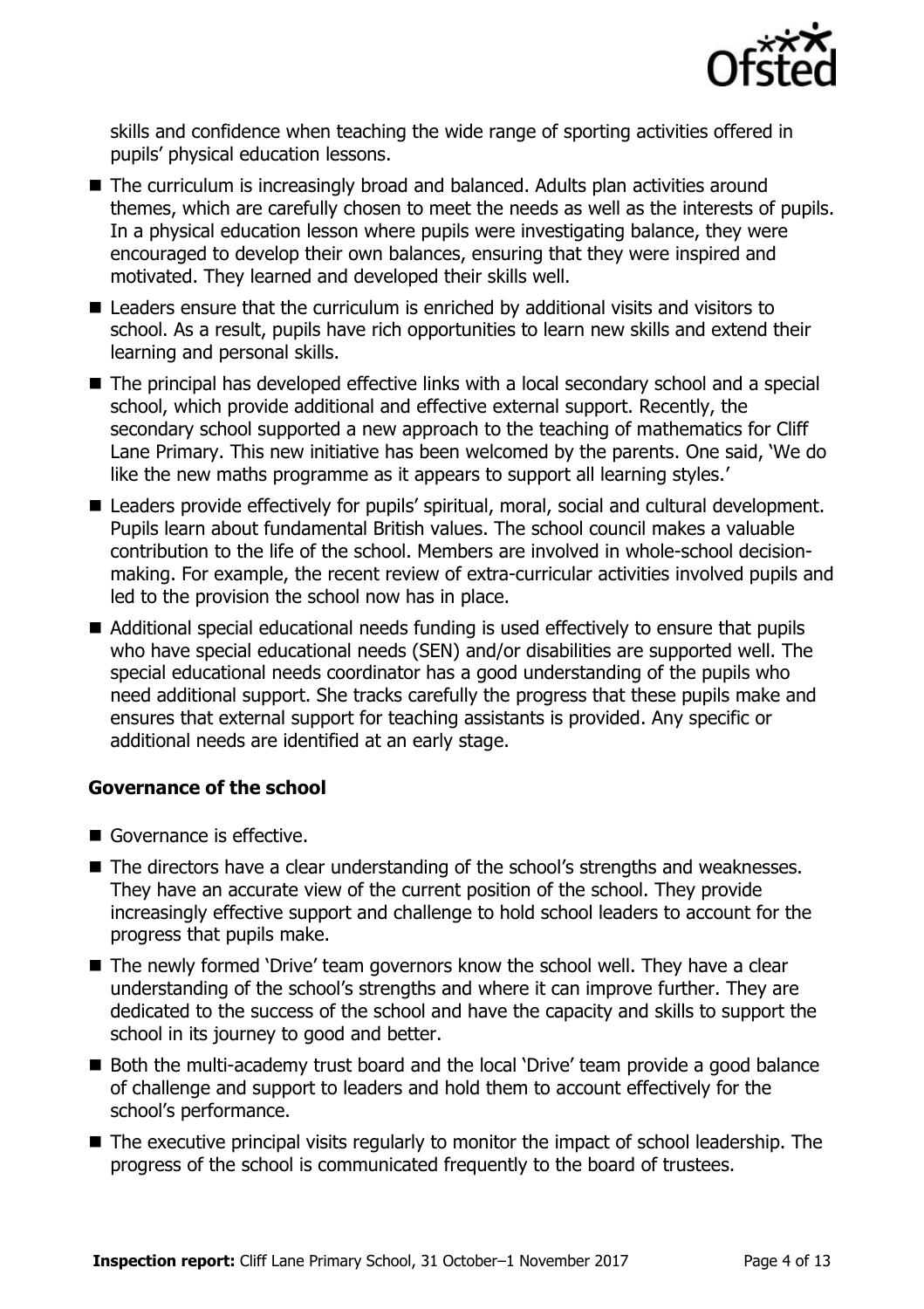

### **Safeguarding**

- The arrangements for safeguarding are effective. Leaders ensure that there is a strong culture of safeguarding in the school. For example, every room in the school has notices which help ensure that school staff are clear regarding the safeguarding procedures and practices required.
- Leaders have clear and consistent practices to ensure that safeguarding is given the focus that is necessary. Staff spoken to during the inspection knew what procedures to follow if they had any concerns. As a result, staff are vigilant and follow processes well.
- Of the parents who responded to the online questionnaire, Parent View, almost all agreed that the school keeps their children safe.
- There are two senior leaders who are trained as designated safeguarding leaders and these are well supported by the trust. This ensures that there is always an effective safeguarding leader available to staff, should any concerns arise and that the designated person has support if needed.
- Leaders check that everybody who works with pupils is suitable to do so. Records of employment are kept well and in good order.
- Leaders of the school and trust ensure that any referrals to external agencies are acted upon rapidly and efficiently. Leaders follow through to ensure that the appropriate outcomes are in the best interests of the child.

#### **Quality of teaching, learning and assessment Figures improvement**

- The quality of teaching, learning and assessment is not yet as effective as it could be. This is because teachers do not use the assessment information they have precisely enough to plan learning activities that meet the needs and abilities of groups of pupils. Consequently, some pupils, particularly the most able, have not made sufficient progress over time.
- Teachers use the school's chosen assessment system to track the progress pupils make on a regular basis. However, adults focus on the progress pupils make in a single year, rather than from pupils' original starting points. Consequently, some pupils, especially boys, still have much ground to make up by the final year of their education.
- On occasion, teachers' expectations are too low. They set work and activities that do not provide sufficient opportunity for the most able pupils to demonstrate their skills and abilities. For example, pupils' mathematics workbooks from key stage 2 demonstrate that pupils carry out a large number of calculations, even when they have already mastered the skills needed. As a result, these pupils have less opportunity to extend and apply their learning in a range of different ways.
- While pupils have some opportunities to apply their writing skills, they are not provided with enough opportunities to practise their literacy skills across the curriculum. Consequently, pupils are not making the progress that they could in writing. In Year 6, for example, not enough pupils are demonstrating the evidence required to show how they meet the expected standard. This is the case especially for boys.
- Teachers usually target their questions effectively to ensure that pupils understand the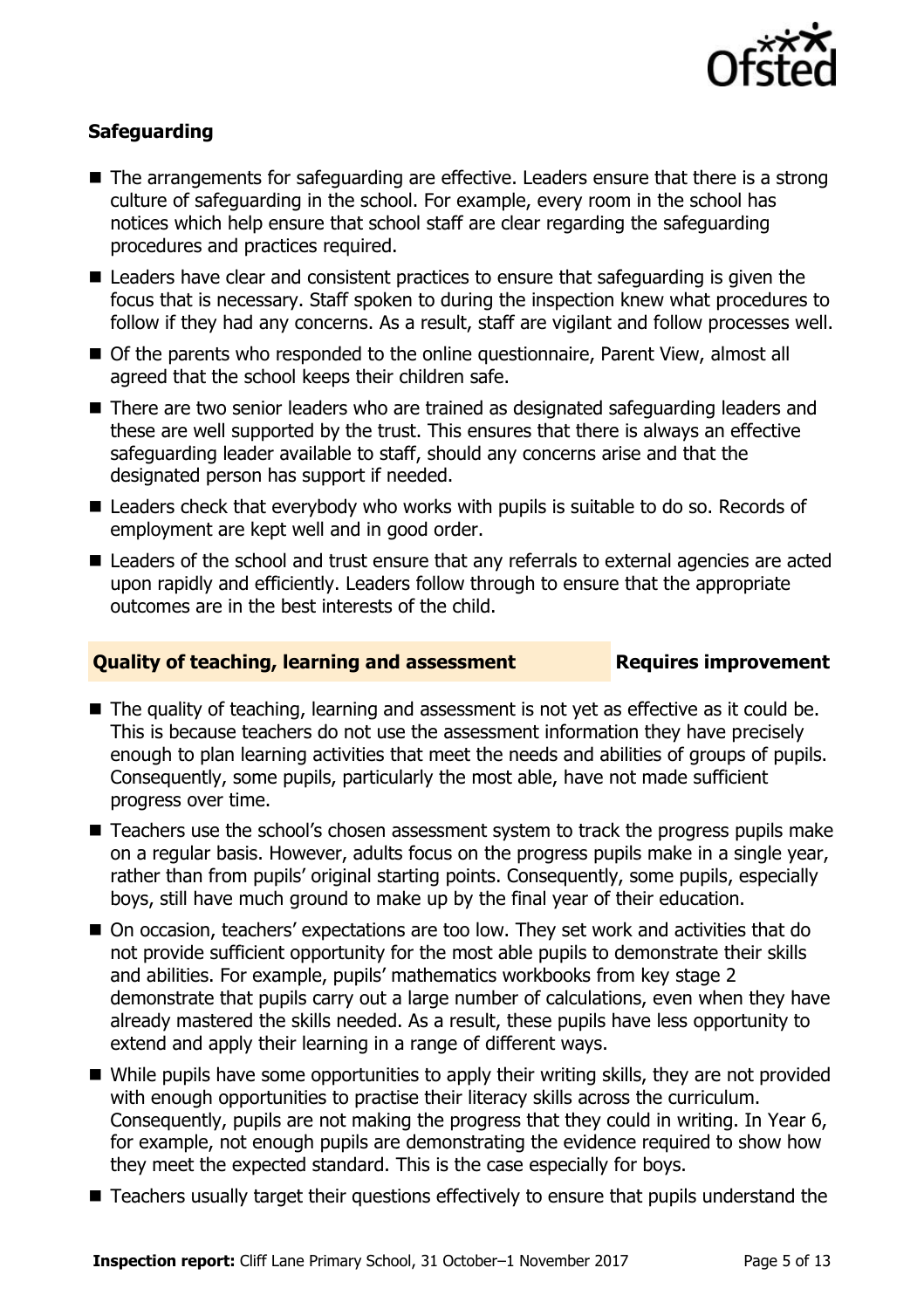

concepts being taught during lessons. Some of their questions are helpful in challenging pupils, but this is not yet consistently the case for all groups of pupils, such as the disadvantaged and the most able disadvantaged.

- The use of additional adults is not yet consistently effective. In some classes, additional adults are used well to support pupils' learning. They use their knowledge of the pupils and offer support and intervention in a timely manner. In other year groups, however, additional adults are not guided precisely enough. Occasionally, teaching assistants complete too much of the work for their pupils. When this happens, it is difficult to know whether the pupil has mastered the skills or achieved well in the learning activity.
- When pupils learn well, teachers use their subject knowledge and enthusiasm for their subject well. They use creative and interesting approaches to bring the learning to life and keep pupils interested and motivated. For example, in Year 2, following a lesson about queens in history, pupils discussed the importance of the Royal Family and whether it was crucial to the rule of law. As a result, most pupils were inspired to practise their skills effectively and make good progress in their learning.
- Teachers follow the school's marking policy effectively. Pupils can easily explain whether their work is correct, or what would make their work even better.
- **Pupils have good opportunities to read and they demonstrate a love of reading. There** is a strong culture of reading in the school. Teachers ensure that reading lessons have a strong focus and purpose. New and more stimulating books have been introduced for pupils to enjoy, and these are motivating boys to read more. Pupils are increasing their knowledge, understanding and comprehension skills at a faster pace as a result.
- **Phonics is taught very effectively in the early years and key stage 1. Children and** pupils use their good phonics knowledge to help them read difficult words and to help them with their spelling. One pupil, proud of his reading, stated, 'I like tricky words. I am getting confident at reading them.'

### **Personal development, behaviour and welfare Good**

### **Personal development and welfare**

- The school's work to promote pupils' personal development and welfare is good.
- **Pupils are a credit to the school. They are friendly, polite and respectful of each other** and adults.
- In discussions, and in response to their questionnaire, pupils said they feel safe in school. They know how to stay safe when using the internet and in a range of situations in and out of school.
- **Pupils reported that they are well looked after and that the 'adults are there to help** you'. Their view was endorsed by parents who responded to the inspection questionnaire. Parents' written comments were all highly positive. One parent summed up the views of a number when she said, 'The staff are just amazing. My children love coming to school.'
- **Pupils are respectful of one another and celebrate differences, which helps to support** the positive atmosphere in the school. Parents recognise this. One said, 'Teachers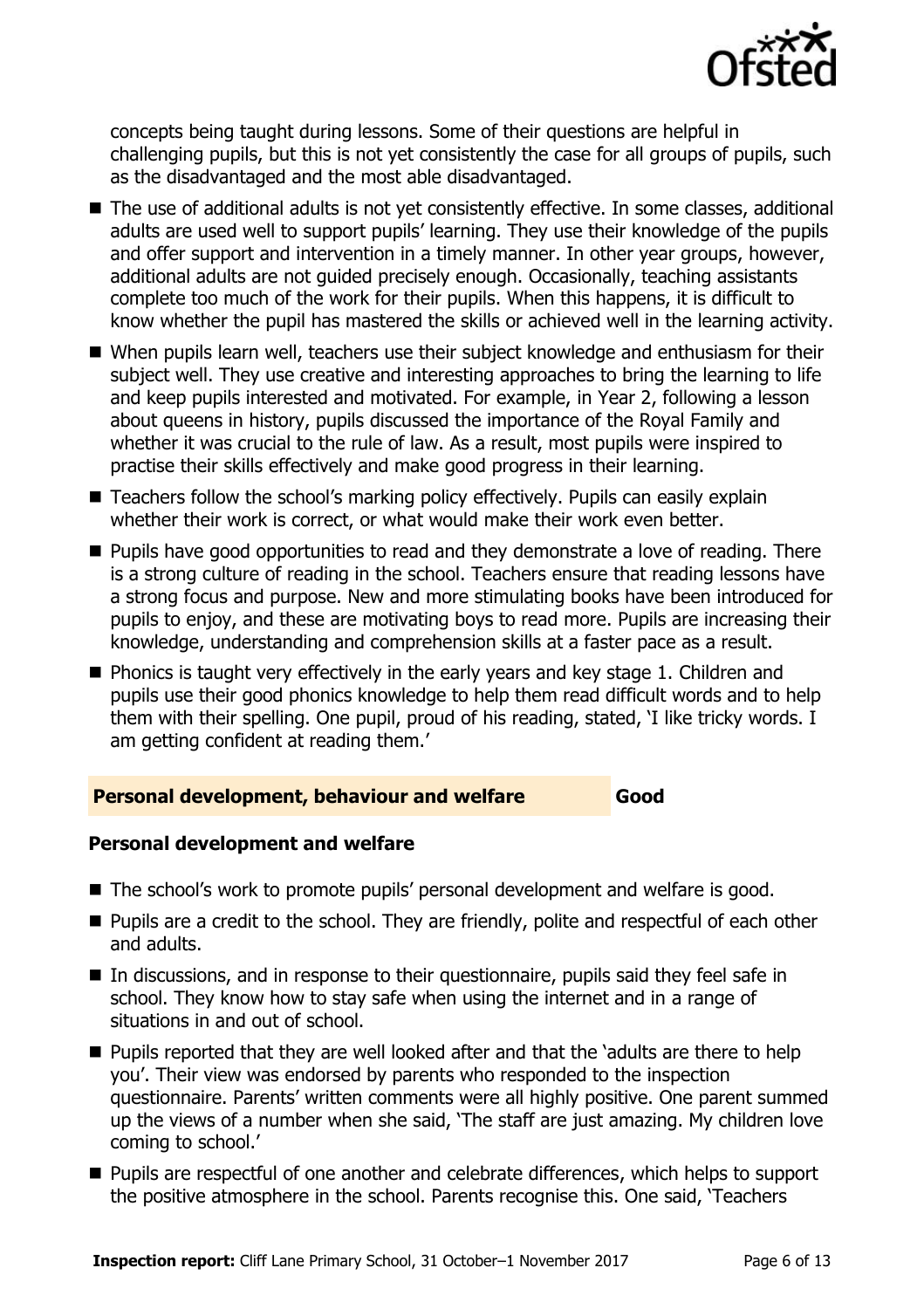

teach kids how to behave towards others from other countries.'

- **Pupils want to be successful. They take pride in their work, their school and their** appearance. The school's focus on helping pupils understand how to become successful learners is having a significant impact. Most pupils are generally not afraid to try things out because the principal has worked tirelessly to enable them to understand that they can learn by their mistakes. One pupil stated, 'If you fail it means you have made your first attempt in learning.'
- **Pupils who attend the breakfast or after-school club receive a safe, happy and sociable** start or end to the school day.

#### **Behaviour**

- The behaviour of pupils is good. Pupils are well behaved in lessons and are keen to learn. They are happy to share their work with adults and many pupils spoke to the inspectors confidently about their learning.
- Around the school, during break and lunchtimes, pupils behave sensibly and show care and consideration for others. In class, pupils encourage each other well and are happy to help if they see one of their classmates struggling with their work.
- The school and representatives from the trust rigorously monitor attendance and lateness. They take appropriate measures if pupils do not attend school well enough.
- Occasionally pupils' attitudes to learning wane when teaching is not as effective as it should be.
- The majority of parents who responded to Parent View agreed that the school makes sure pupils are well behaved. Almost all staff agreed that pupils' behaviour is good.

### **Outcomes for pupils Requires improvement**

- Outcomes for pupils require improvement because in 2016 and 2017 the amount of progress that pupils made by the end of key stage 2 in writing and mathematics was not good enough. Although pupils are starting to make better progress, the impact of some weaker teaching previously is still apparent.
- In 2017, the proportion of Year 6 pupils achieving the expected standard in writing and mathematics was below the national average. The progress that pupils made overall was significantly below that of all pupils nationally in writing and mathematics.
- Disadvantaged pupils' progress in 2017 was below the national average for writing and mathematics, while their attainment was in line with the national average for writing and mathematics.
- Across the school currently, disadvantaged pupils are not making enough progress from their starting points in mathematics and particularly in writing. This is being addressed by leaders. However, it is too soon to see the effect of their work on the progress disadvantaged pupils make.
- The proportion of pupils reaching the expected standard in the Year 1 phonics check in 2017 was below the national average. This has been the case for the past three years. However, in 2017 the principal took the bold step of changing how phonics was taught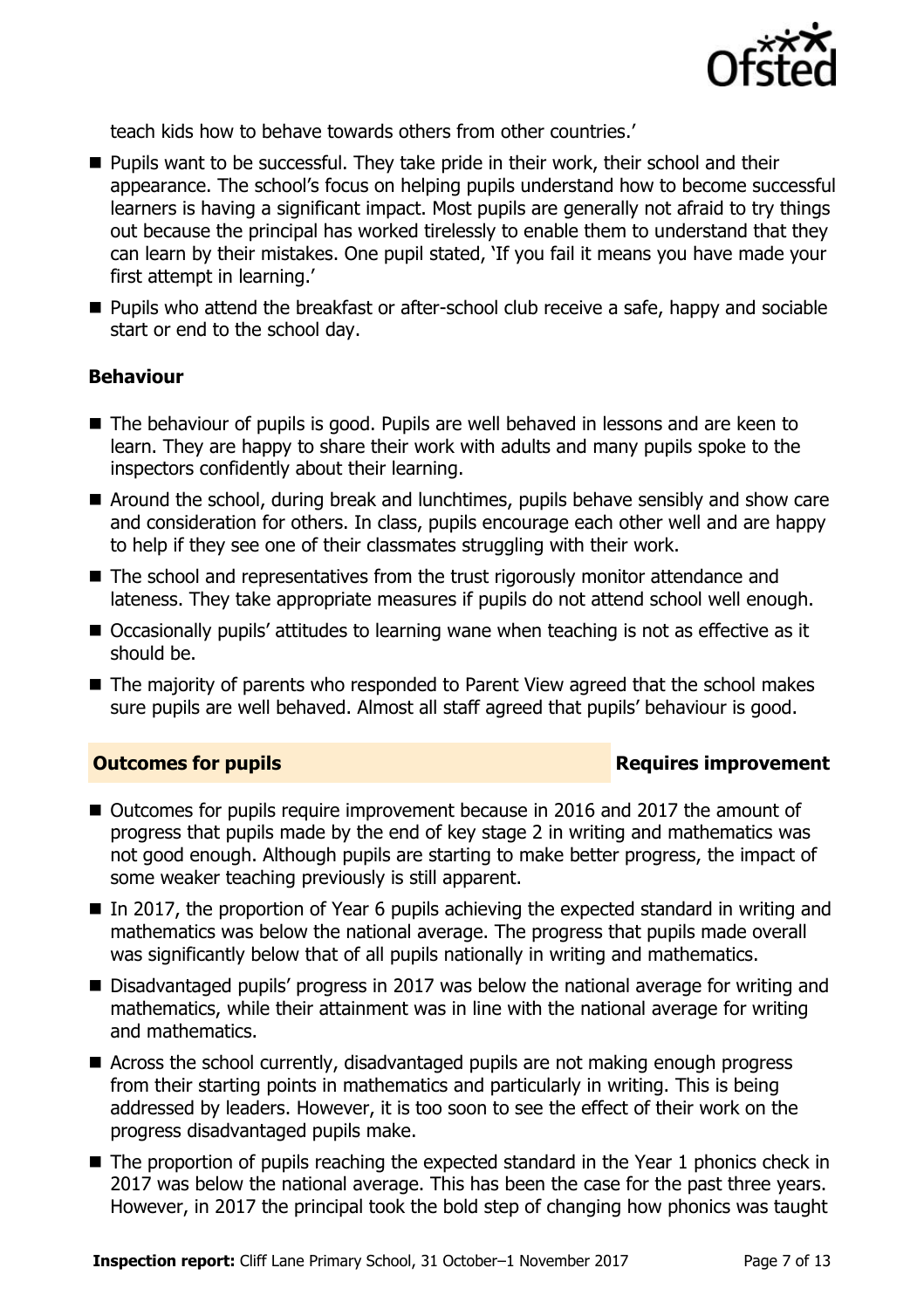

in the middle of the last academic year. Pupils made better progress as a result. This year, the progress pupils are making in phonics is a strength of the school.

- In key stage 1 in 2017, attainment was below the national average in reading, writing and mathematics. However, work in pupils' books demonstrates that currently pupils in key stage 1 tackle activities that are generally appropriate for their age.
- The progress that boys currently make is too variable, particularly across key stage 2. Although they are making better progress in reading, not enough reach the higher standard expected of them by the end of key stage 2. Not enough boys make good or better progress.
- There is a rich culture of reading across the school. Pupils enjoy reading and benefit from the well-resourced environment. Pupils can talk about a wide range of books and enjoy responding to their reading during their focused reading lessons. Leaders are implementing strategies that are having a positive impact this year on progress in reading.

#### **Early years provision Requires improvement**

- **For the previous three academic years, the proportion of children achieving a good** level of development at the end of the early years has consistently been below the national average. This shows that for many children, progress from their starting points requires improvement. They are not catching up with their peers nationally quickly enough. Consequently, not all children are well enough prepared for Year 1. The new early years leadership team is addressing this issue.
- Leaders in the early years do not have a sufficiently accurate view of children's starting points into the Reception Year. Changes in staff and new leadership have meant that leaders do not yet have a strong enough grasp on the progress that individuals need to make to ensure that more children achieve a good level of development.
- Boys do not achieve as well as girls in the early years. There is a noticeable difference between the activities that boys and girls choose. This in itself is not unusual but does limit the opportunities boys have to develop their reading and, particularly, their writing skills. Boys do not regularly choose to begin writing and they do not develop their skills quickly enough.
- Adults observe children to see what they know, can do and understand. Staff record these observations in children's learning journals. Based on these observations, teachers plan further activities using children's interests as an integral part of learning. For example, as a result of seeing a spider on the ceiling, the children drew spiders, counted legs and then found out about how and why spiders spin webs. However, at times some children miss these additional opportunities.
- The use of additional funding for disadvantaged children is targeted to meet their individual needs, but this is not making enough of a difference. The proportion of disadvantaged children reaching a good level of development is below the national average. This means that they are not as well prepared for the demands of Year 1.
- **Parents are encouraged to take part in their child's learning. They now contribute more** towards sharing information about what the children achieve at home and bring this into school so that it links up with the children's school achievements. This ensures that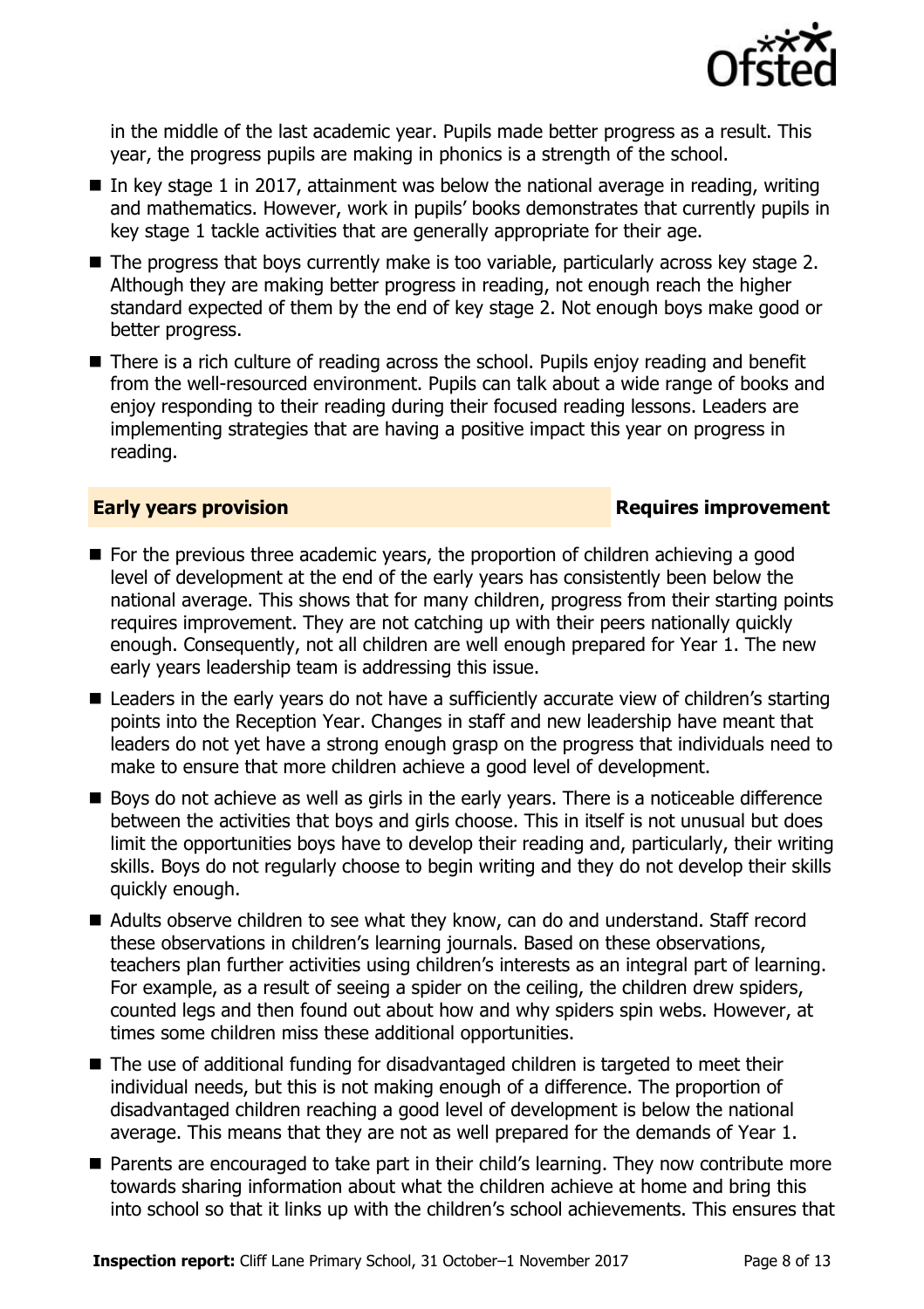

the school captures all aspects of children's learning and ensures that there is a positive working partnership between home and school. Parents spoken to, and those who contributed to the school's own survey, confirmed this to be the case.

- $\blacksquare$  Where adults ensure that the provision is more effective, there is a productive, creatively resourced, and calm environment in which children can learn. Adults provide a wide range of interesting activities, both inside and outside, that are on offer to children throughout the day. For example, children demonstrated great skill and care when seeing how many golf tees they could hammer into a pumpkin in a timed period. They were very proud of their results.
- Adults ask a range of questions to extend children's thinking and encourage them to articulate their thoughts, wishes and opinions. As a result, the children speak confidently to the adults and each other. Behaviour in both Nursery and the Reception classes is good.
- Children in the early years are well cared for and are happy at school. They are confident in the classroom and in the outside area. Children engage well with activities and work happily with their teachers and other adults. They focus on their tasks and on their play. This is due to the high level of care and support that children receive from staff. There are no breaches of safeguarding.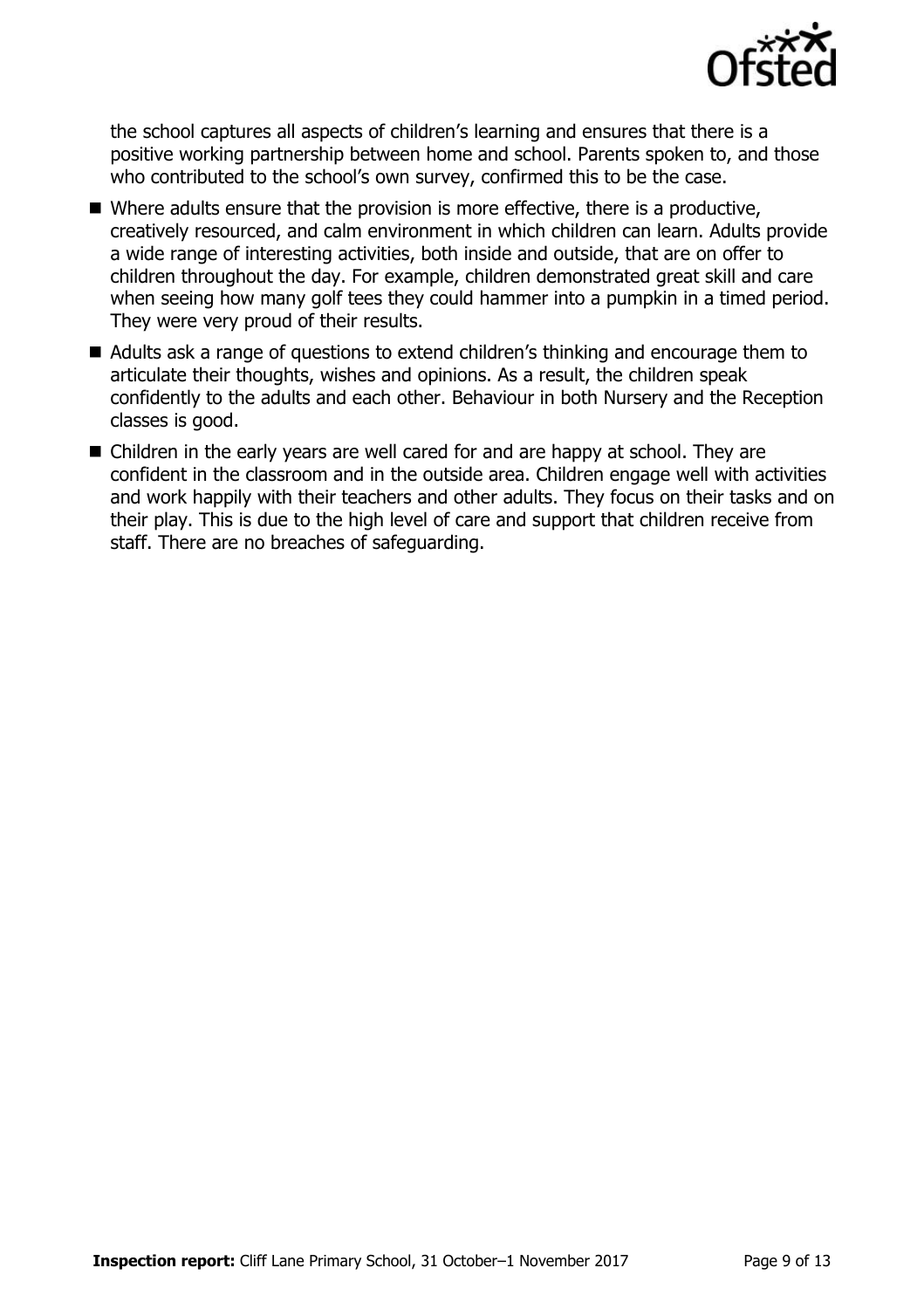

# **School details**

| Unique reference number | 141591   |
|-------------------------|----------|
| Local authority         | Suffolk  |
| Inspection number       | 10036245 |

This inspection of the school was carried out under section 5 of the Education Act 2005.

| Type of school                      | Primary                       |
|-------------------------------------|-------------------------------|
| School category                     | Academy sponsor-led           |
| Age range of pupils                 | 3 to 11                       |
| <b>Gender of pupils</b>             | Mixed                         |
| Number of pupils on the school roll | 440                           |
| Appropriate authority               | Board of trustees             |
| Chair                               | Mary McKeeman                 |
| Principal                           | Nadia Bosse                   |
| Telephone number                    | 01473 251604                  |
| Website                             | www.clifflaneprimary.org.uk   |
| Email address                       | admin@clifflaneprimary.org.uk |
| Date of previous inspection         | Not previously inspected      |

#### **Information about this school**

- The school meets requirements on the publication of specified information on its website.
- Cliff Lane Primary School converted to become an academy school on 1 December 2014. When its predecessor school, Cliff Lane Primary School, was last inspected by Ofsted it was judged to require improvement overall.
- The school complies with Department for Education guidance on what academies should publish.
- The school is larger than the average-sized primary school.
- The majority of pupils are of White British heritage.
- The proportion of pupils known to be eligible for pupil premium funding is below the national average.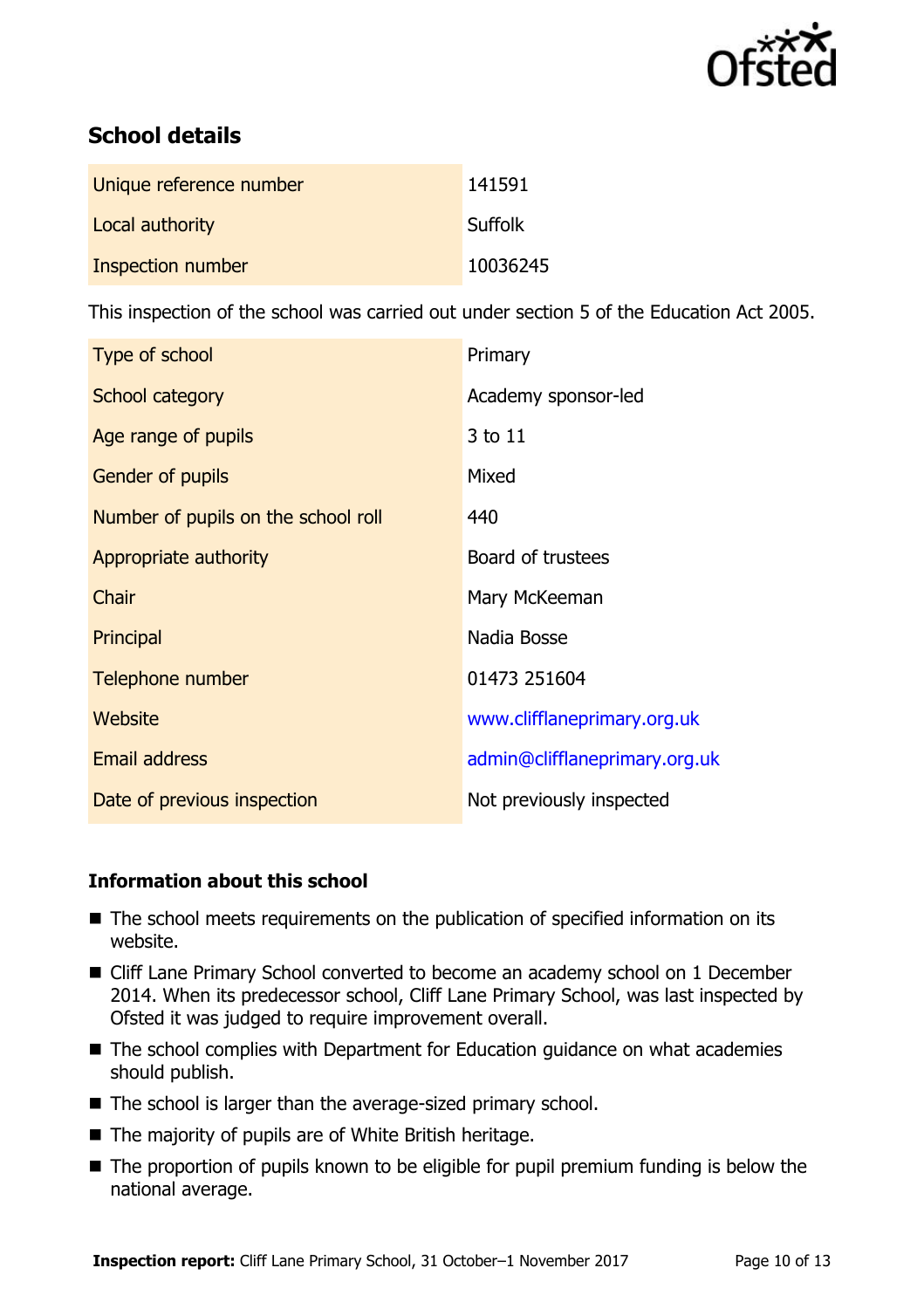

- The proportion of pupils who have SEN and/or disabilities is below the national average.
- The proportion of pupils from an ethnic minority background is below the national average.
- The school meets the government's current floor standards, which are the minimum expectations for pupils' progress and attainment by the end of Year 6.
- Children attend the Nursery class on a part-time or full-time basis. They attend the Reception class on a full-time basis.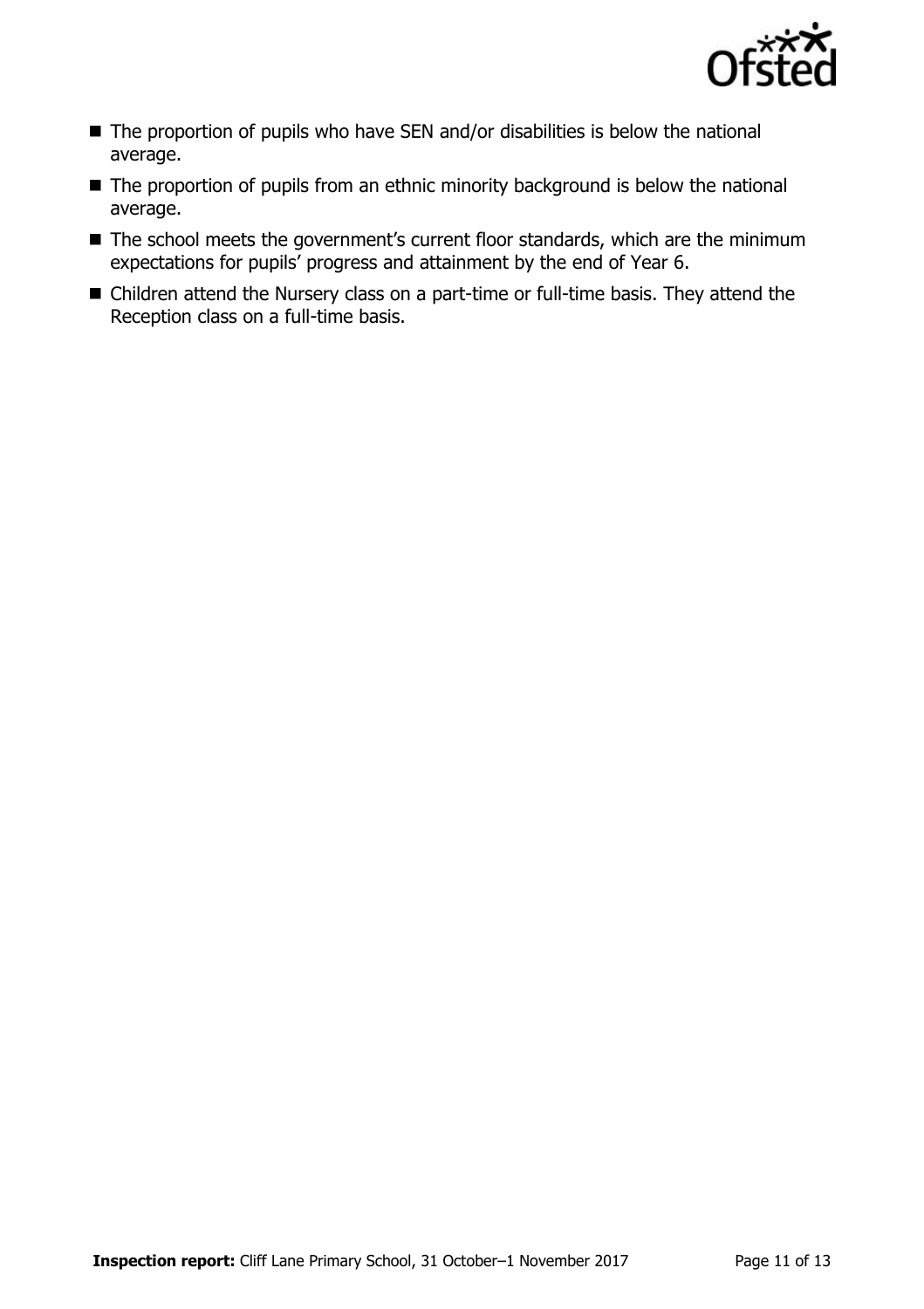

# **Information about this inspection**

- Inspectors observed teaching in each class. This included visits made jointly with the school leaders to observe the work of classes from the Nursery to Year 6.
- Inspectors looked through a wide range of pupils' work across the curriculum and heard pupils read.
- Inspectors spoke to pupils formally in groups and informally around school.
- Inspectors spoke with parents at the start of the day and took into account the views of 46 parents who completed Ofsted's online survey, Parent View, together with the 27 responses made on the free-text service.
- They observed pupils' behaviour at playtimes and lunchtimes, when pupils were moving in and around the school and during lessons.
- Meetings were held with staff, the 'Drive' team, senior leaders and middle leaders. The lead inspector held a meeting and also a telephone conversation with representatives from the multi-academy trust.
- Inspectors considered a range of documentation, including the school's evaluation of its own performance and its areas for development.
- Inspectors evaluated pupils' attendance and behaviour records, including records of bullying incidents.
- Inspectors reviewed safeguarding documentation and how this related to daily practice as well as speaking with staff and children.
- Inspectors took account of 36 responses to the staff survey and 63 responses to the pupil survey.

### **Inspection team**

| Susannah Connell, lead inspector | Ofsted Inspector |
|----------------------------------|------------------|
| <b>Ashley Best-White</b>         | Ofsted Inspector |
| <b>Melanie Hall</b>              | Ofsted Inspector |